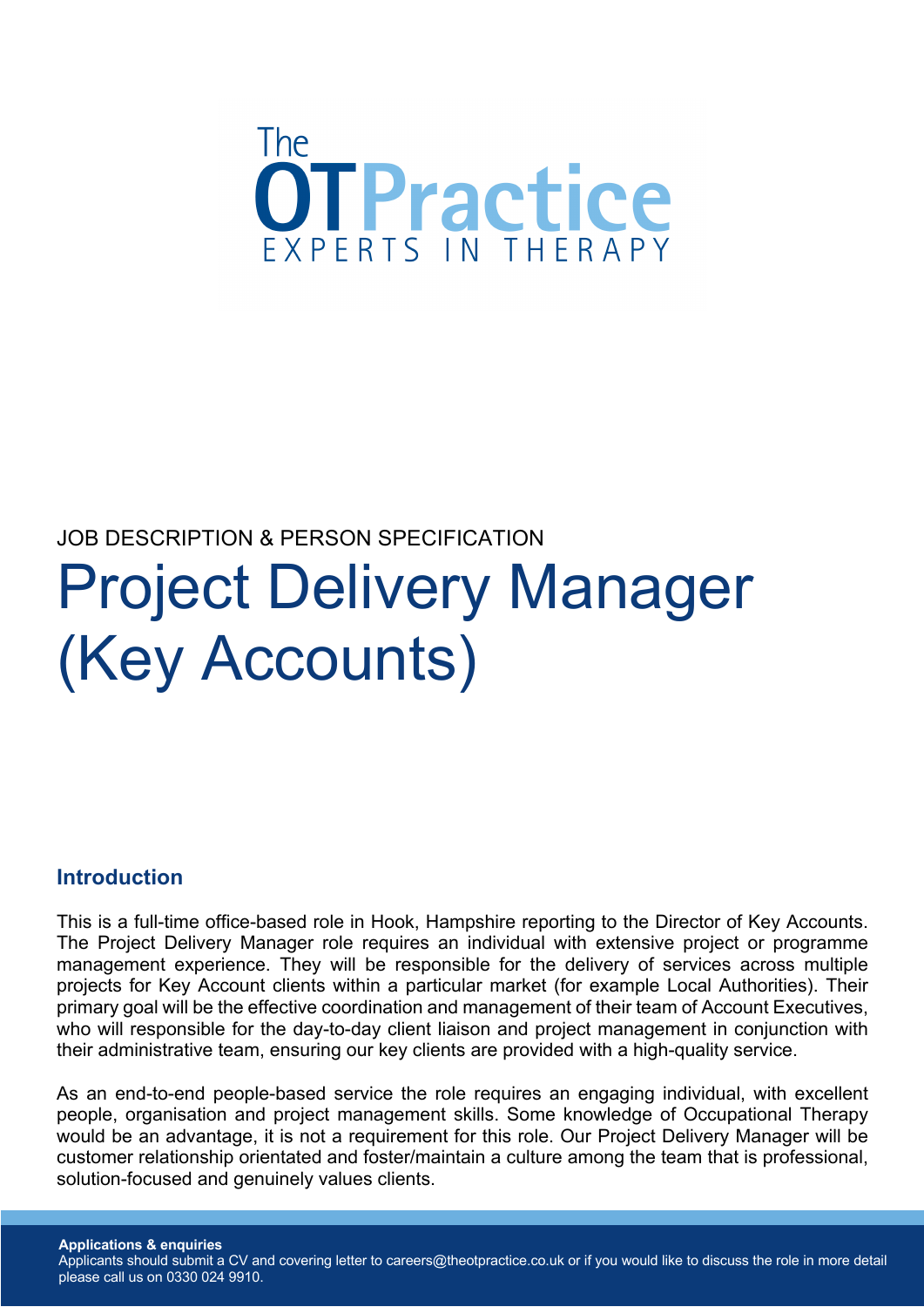## **Our Company ethos**

- We make clients & potential clients feel understood and provide sound professional advice
- We are friendly & caring, but always remain professional
- We are socially responsible if there is a better option for a prospective client then we say so
- We are client-focused and want to ensure our clients feel they are in safe hands
- We are driven and go the extra mile if that is what is needed to keep a client happy

## **Details of the role**

The successful candidate will be responsible for the following core tasks:

- Responsibility for their team of Account Executives and Administrators, including direct line management.
- Facilitating the mobilisation of new projects within the market they are responsible for ensuring smooth transition of new contracts for delivery – providing direction to all stakeholders, both the internal team and key client contacts.
- Analysing, understanding and communicating to the team the contractual requirements for the project delivery
- In conjunction with the Client Relationship Manager, set up effective internal monitoring process for tracking KPIs in line with contractual obligations.
- Providing structured project management across all active projects their Account Executives are engage on.
- Liaise regularly with the Client Relationship Manager to provide updates on project progress and performance.
- Maintaining client KPI reports with assistance from Account Executives and support (or when necessary, deputise for) Client Relationship Manager at project monitoring/contract review meetings with clients.
- Proactive customer relationship management with clients outside of scheduled/contractual monitoring meetings where additional support for Account Executives or escalation is required to facilitate effective project management and progress.
- Responsibility for ensuring their team is working effectively, delivering a high standard of customer service and achievement of KPIs
- Managing any therapist performance issues escalated by their team and work with Resource Manager to ensure projects are appropriately resourced throughout the project.
- Contribute to forecasting and planning of team resourcing in line with sales pipeline
- Work with Client Relationship Manager to contribute to project completion report
- Acting as an initial point of escalation for clients and assisting Director of Key Accounts as required in investigating complaints
- Identify areas of change to improve processes and procedures to increase efficiency and profitability.

## **Skills and qualifications**

The following skills and qualifications will be required/desirable:

- Educated to degree level
- Previous programme management or account management experience (or similar client facing role) is essential
- Extensive project management experience is essential, with PRINCE2 qualification advantageous